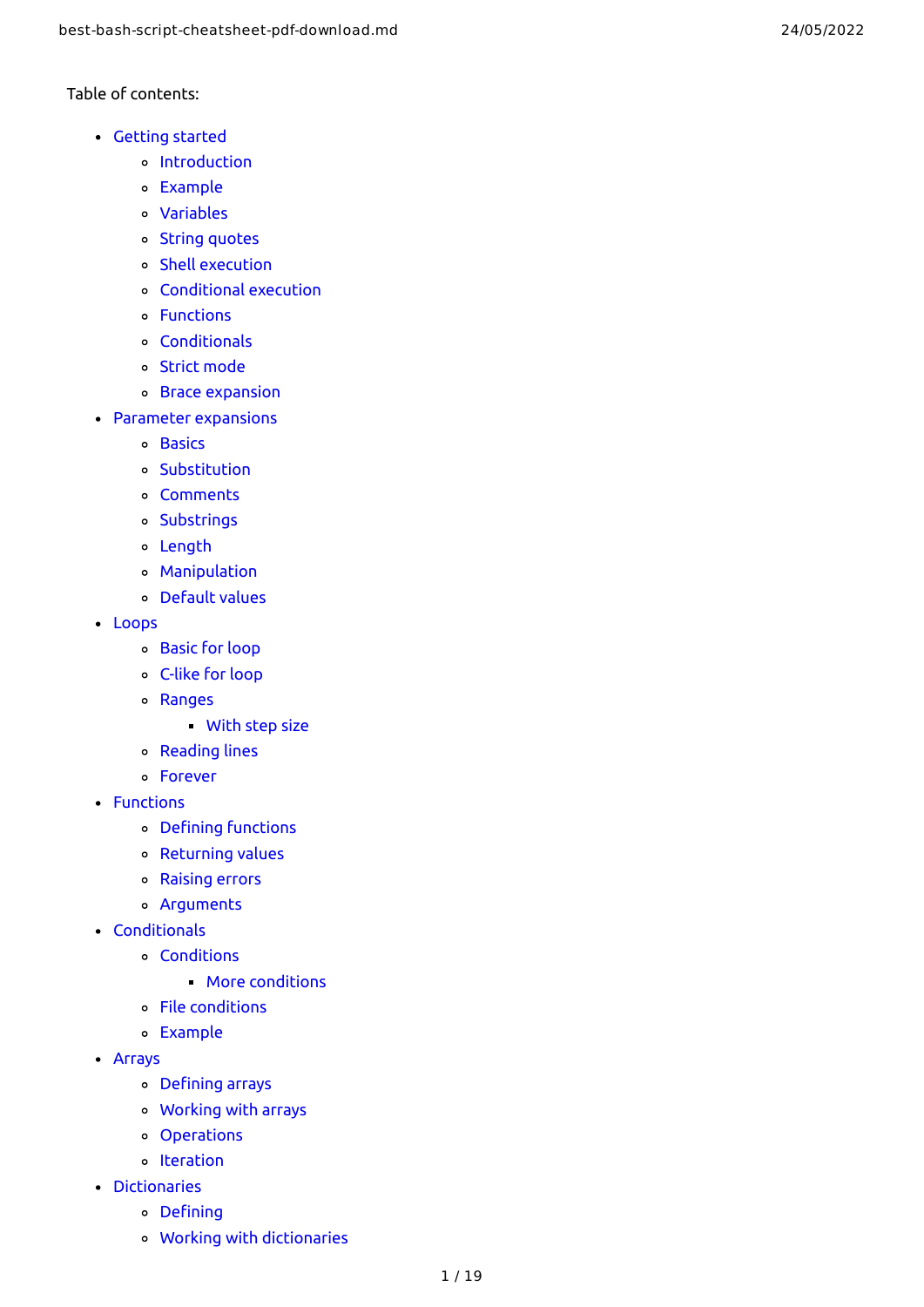- Iteration
	- [Iterate](#page-12-1) over values
	- [Iterate](#page-12-2) over keys
- [Options](#page-12-3)
	- Options
	- Glob [options](#page-12-4)
- [History](#page-13-0)
	- [Commands](#page-13-1)
	- [Expansions](#page-13-2)
	- Operations
	- [Slices](#page-13-3)
- [Miscellaneous](#page-14-0)
	- Numeric [calculations](#page-14-1)
	- [Subshells](#page-14-2)
	- [Redirection](#page-14-3)
	- Inspecting [commands](#page-14-4)
	- Trap [errors](#page-14-5)
	- [Case/switch](#page-15-0)
	- Source [relative](#page-15-1)
	- [printf](#page-15-2)
	- [Transform](#page-15-3) strings
		- Example
	- [Directory](#page-16-0) of script
	- Getting [options](#page-16-1)
	- [Heredoc](#page-16-2)
	- [Reading](#page-17-0) input
	- Special [variables](#page-17-1)
	- Go to previous [directory](#page-17-2)
	- Check for [command's](#page-17-3) result
	- Grep [check](#page-17-4)
- [Download](#page-18-0) Pdf File

# <span id="page-1-0"></span>Getting started

#### <span id="page-1-1"></span>Introduction

This is a quick reference to getting started with Bash scripting.

- Learn bash in y [minutes](https://learnxinyminutes.com/docs/bash/) *(learnxinyminutes.com)*
- Bash [Guide](http://mywiki.wooledge.org/BashGuide) *(mywiki.wooledge.org)*

## <span id="page-1-2"></span>Example

## #!/usr/bin/env bash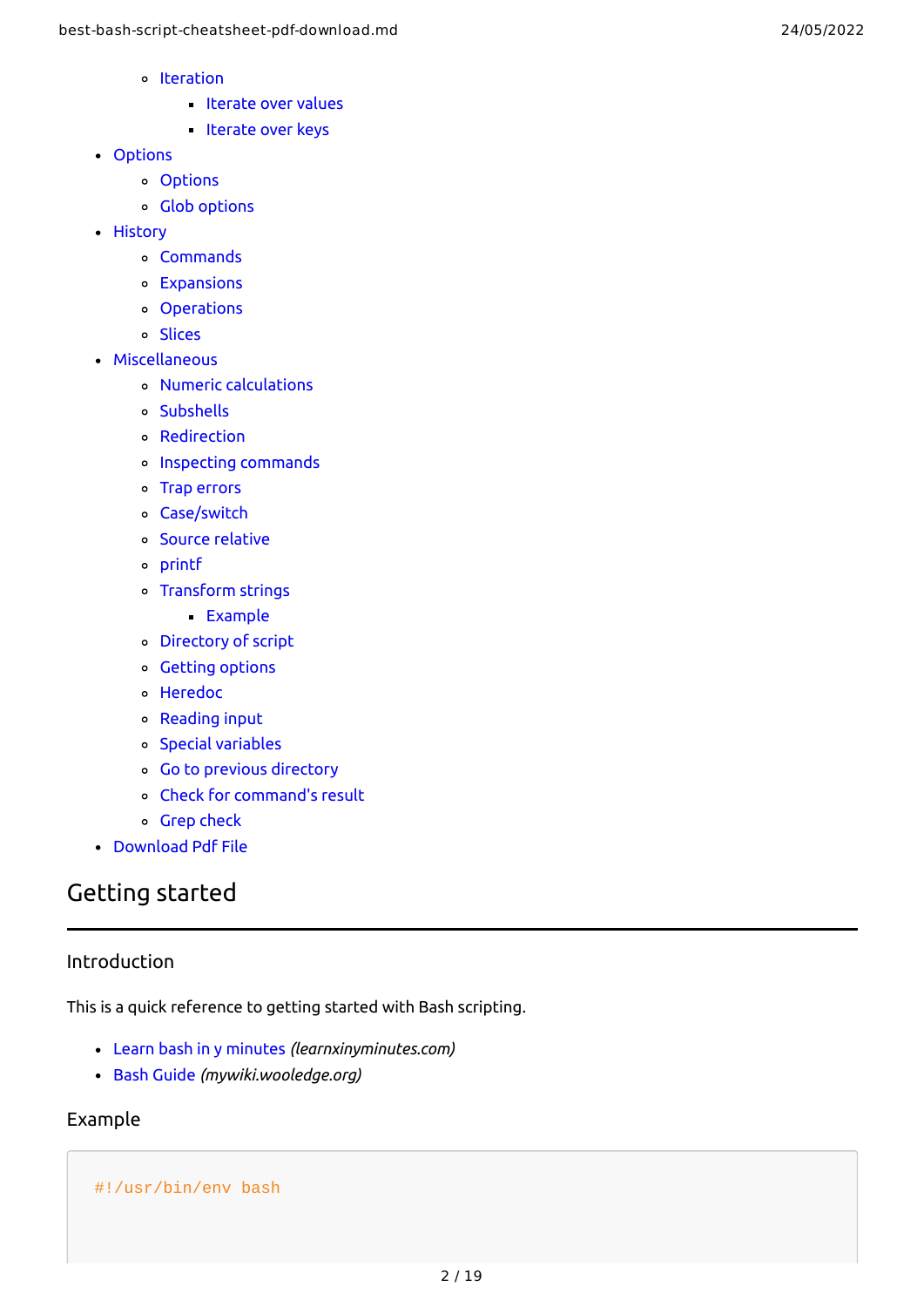```
NAME="John"
echo "Hello $NAME!"
```
## <span id="page-2-0"></span>Variables

```
NAME="John"
echo $NAME
echo "$NAME"
echo "${NAME}!"
```
### <span id="page-2-1"></span>String quotes

```
NAME="John"
echo "Hi $NAME" #=> Hi John
echo 'Hi $NAME' #=> Hi $NAME
```
#### <span id="page-2-2"></span>Shell execution

```
echo "I'm in $(pwd)"
echo "I'm in `pwd`"
# Same
```
#### See Command [substitution](http://wiki.bash-hackers.org/syntax/expansion/cmdsubst)

## <span id="page-2-3"></span>Conditional execution

```
git commit && git push
git commit || echo "Commit failed"
```
## <span id="page-2-4"></span>Functions

```
get_name() {
  echo "John"
}
echo "You are $(get_name)"
```
#### See: [Functions](#page-2-4)

<span id="page-2-5"></span>Conditionals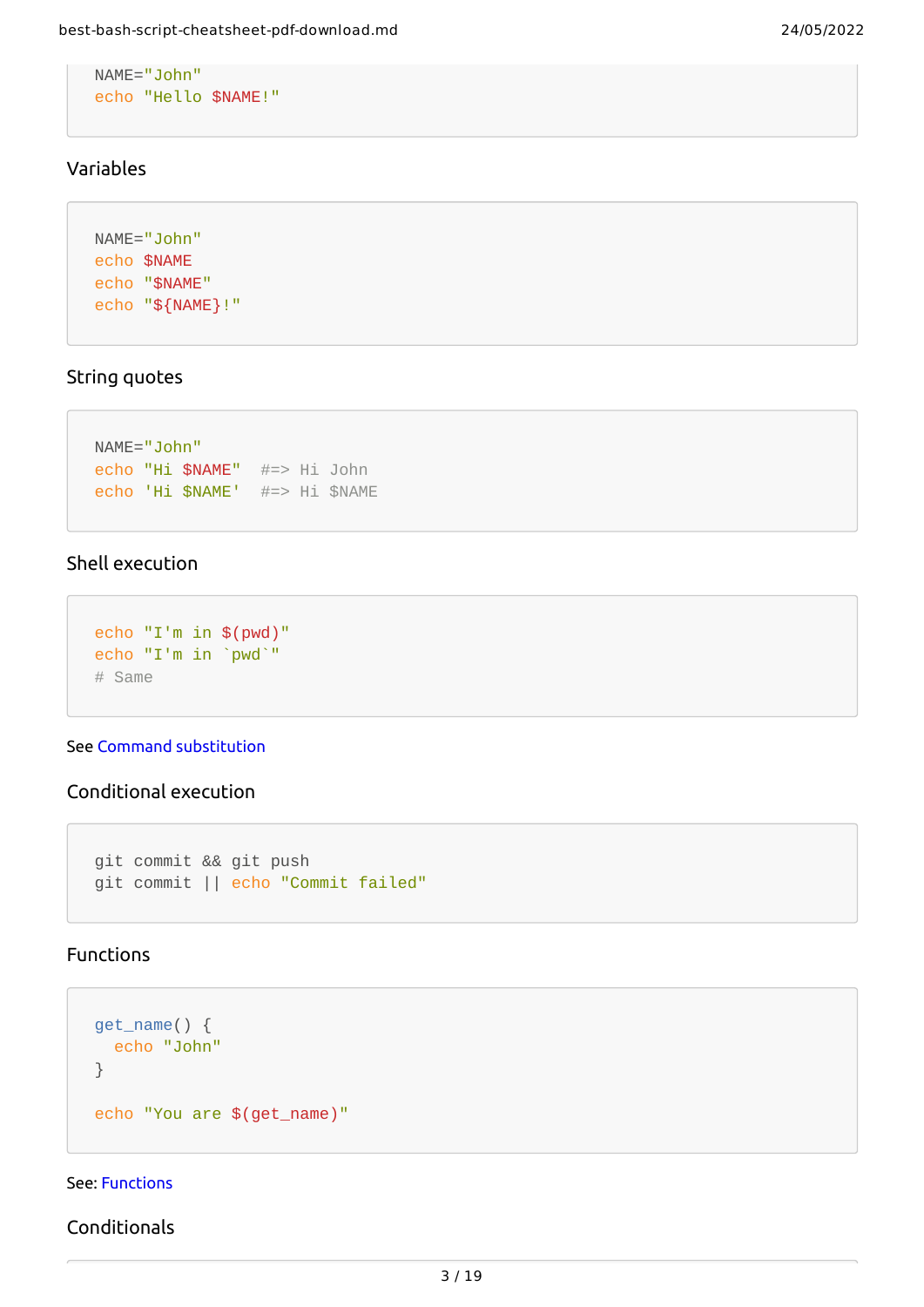```
if [[ -z "$string" ]]; then
  echo "String is empty"
elif [[ -n "$string" ]]; then
  echo "String is not empty"
fi
```
#### See: [Conditionals](#page-2-5)

#### <span id="page-3-0"></span>Strict mode

set -euo pipefail IFS=\$'\n\t'

#### See: [Unofficial](http://redsymbol.net/articles/unofficial-bash-strict-mode/) bash strict mode

#### <span id="page-3-1"></span>Brace expansion

echo {A,B}.js

|              | <b>Expression Description</b> |
|--------------|-------------------------------|
| ${A, B}$     | Same as A B                   |
| ${A, B}, js$ | <b>Same as A.</b> js B. js    |
| $\{15\}$     | Same as 1 2 3 4 5             |

See: Brace [expansion](http://wiki.bash-hackers.org/syntax/expansion/brace)

## <span id="page-3-2"></span>Parameter expansions

<span id="page-3-3"></span>Basics

```
name="John"
echo ${name}
echo \ {name/Jj} \#=\ "john" (substitution)
echo \{\text{name:0:2}\} #=> "Jo" (slicing)
echo \{\text{name}::2\} #=> "Jo" (slicing)
echo \{\text{name}:\text{-}1\} #=> "Joh" (slicing)
echo \mathcal{S}\{\text{name}: (-1)\} #=> "n" (slicing from right)
echo \frac{1}{2} and \frac{1}{2}: 1} #=> "h" (slicing from right)
echo ${food:-Cake} #=> $food or "Cake"
```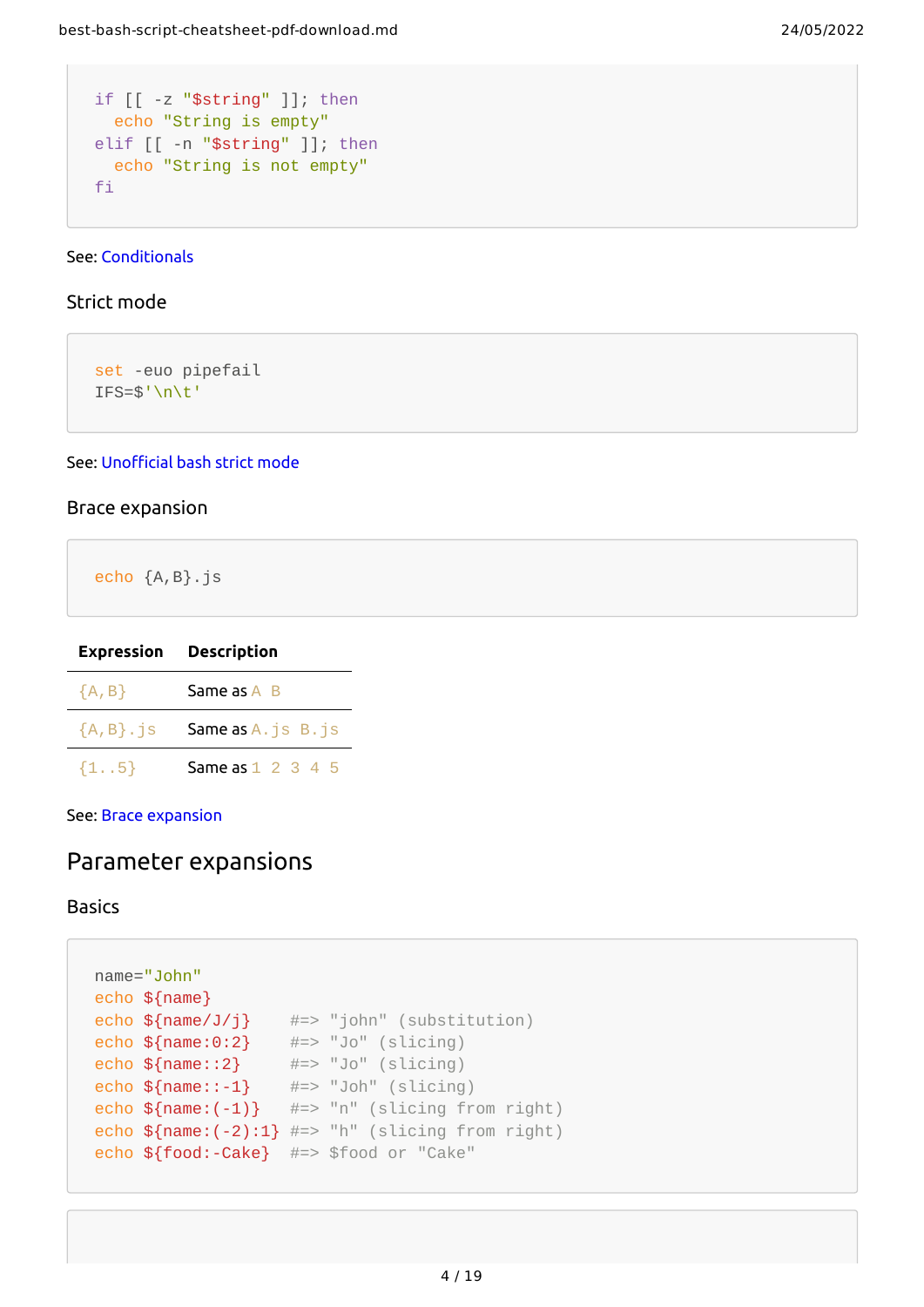```
length=2
echo ${name:0:length} #=> "Jo"
```
#### See: [Parameter](http://wiki.bash-hackers.org/syntax/pe) expansion

```
STR="/path/to/foo.cpp"
echo ${STR%.cpp} # /path/to/foo
echo ${STR%.cpp}.o # /path/to/foo.o
echo \S{STR%}/*\} # /path/to
echo \S{STR\# \#^*}.} # cpp (extension)
echo \frac{1}{2} \frac{1}{2} \frac{1}{2} \frac{1}{2} \frac{1}{2} \frac{1}{2} \frac{1}{2} \frac{1}{2} \frac{1}{2} \frac{1}{2} \frac{1}{2} \frac{1}{2} \frac{1}{2} \frac{1}{2} \frac{1}{2} \frac{1}{2} \frac{1}{2} \frac{1}{2} \frac{1}{2} \frac{1}{2} \frac{1}{2} \frac{1}{2echo \frac{STR\#^*}{ } # path/to/foo.cpp
echo \sqrt{STR##*/} # foo.cpp
echo ${STR/foo/bar} # /path/to/bar.cpp
```

```
STR="Hello world"
echo ${STR:6:5} # "world"
echo ${STR: -5:5} # "world"
```

```
SRC="/path/to/foo.cpp"
BASE = ${SRC\# \#^*}/ \# = > "foo.cpp" (basepath)DIR=${SRC%$BASE} #=> "/path/to/" (dirpath)
```
#### <span id="page-4-0"></span>Substitution

| Code             | Description         |
|------------------|---------------------|
| \${F00%suffix}   | Remove suffix       |
| \${F00#prefix}   | Remove prefix       |
|                  |                     |
| \${F00%%suffix}  | Remove long suffix  |
| \${F00##prefix}  | Remove long prefix  |
|                  |                     |
| \${FOO/from/to}  | Replace first match |
| \${F00//from/to} | Replace all         |
|                  |                     |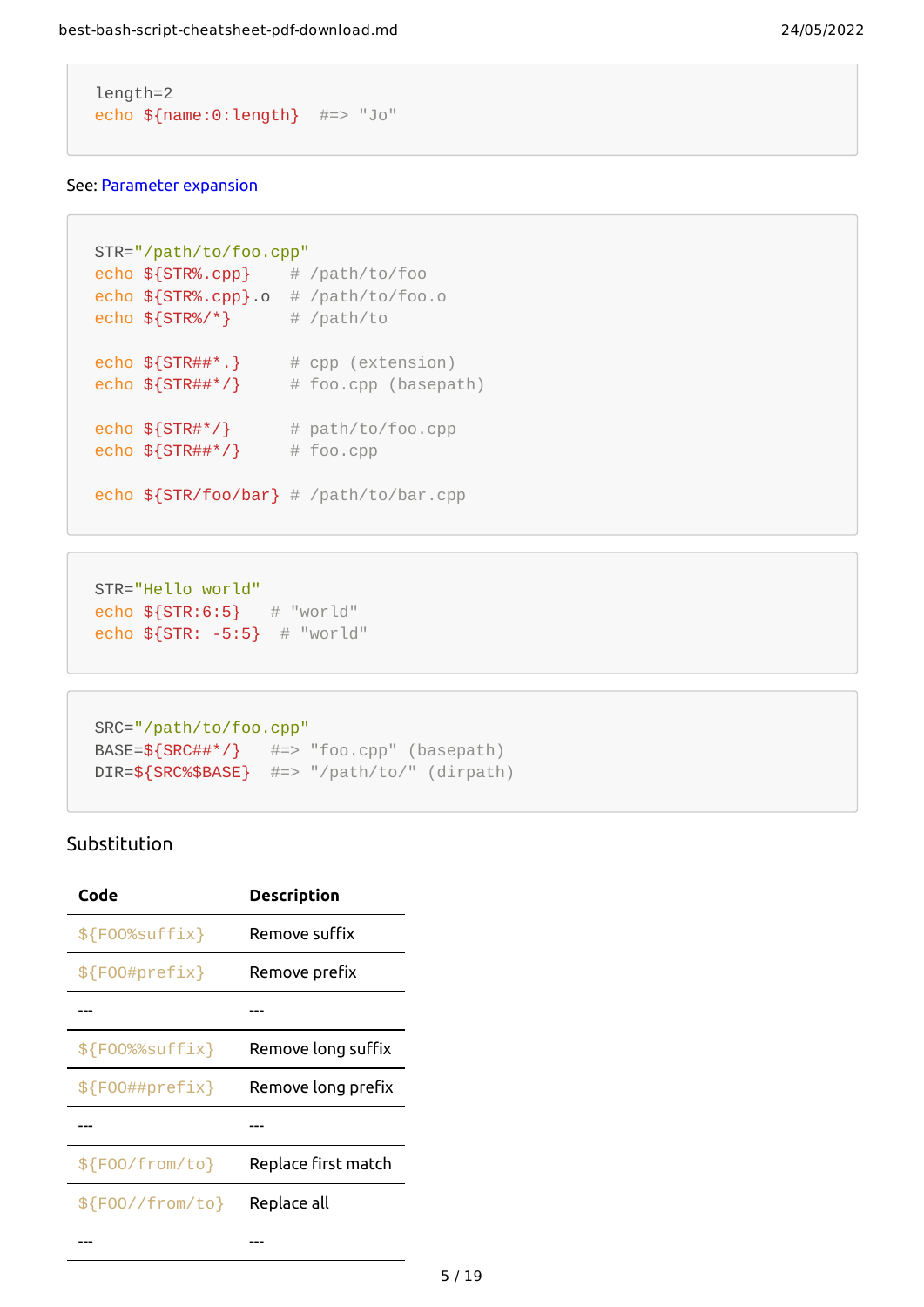| Code               | <b>Description</b> |
|--------------------|--------------------|
| $$F00/\%$ from/to} | Replace suffix     |
| $$F00/#from/to\}$  | Replace prefix     |

#### <span id="page-5-0"></span>Comments

# Single line comment

```
: '
This is a
multi line
comment
\Gamma
```
#### <span id="page-5-1"></span>Substrings

| <b>Expression</b> | <b>Description</b>           |
|-------------------|------------------------------|
| \$F00:0:3         | Substring (position, length) |
| $$F00:(-3):3$     | Substring from the right     |

#### <span id="page-5-2"></span>Length

| <b>Expression</b> | <b>Description</b> |
|-------------------|--------------------|
| $$$ {#F00}        | Length of \$F00    |

#### <span id="page-5-3"></span>Manipulation

```
STR="HELLO WORLD!"
echo ${STR,} #=> "hELLO WORLD!" (lowercase 1st letter)
echo ${STR,,} #=> "hello world!" (all lowercase)
STR="hello world!"
echo ${STR^} #=> "Hello world!" (uppercase 1st letter)
echo ${STR^^} #=> "HELLO WORLD!" (all uppercase)
```
### <span id="page-5-4"></span>Default values

| <b>Expression</b> | <b>Description</b>                 |
|-------------------|------------------------------------|
| $$F00:-val$       | $$F00$ , or val if unset (or null) |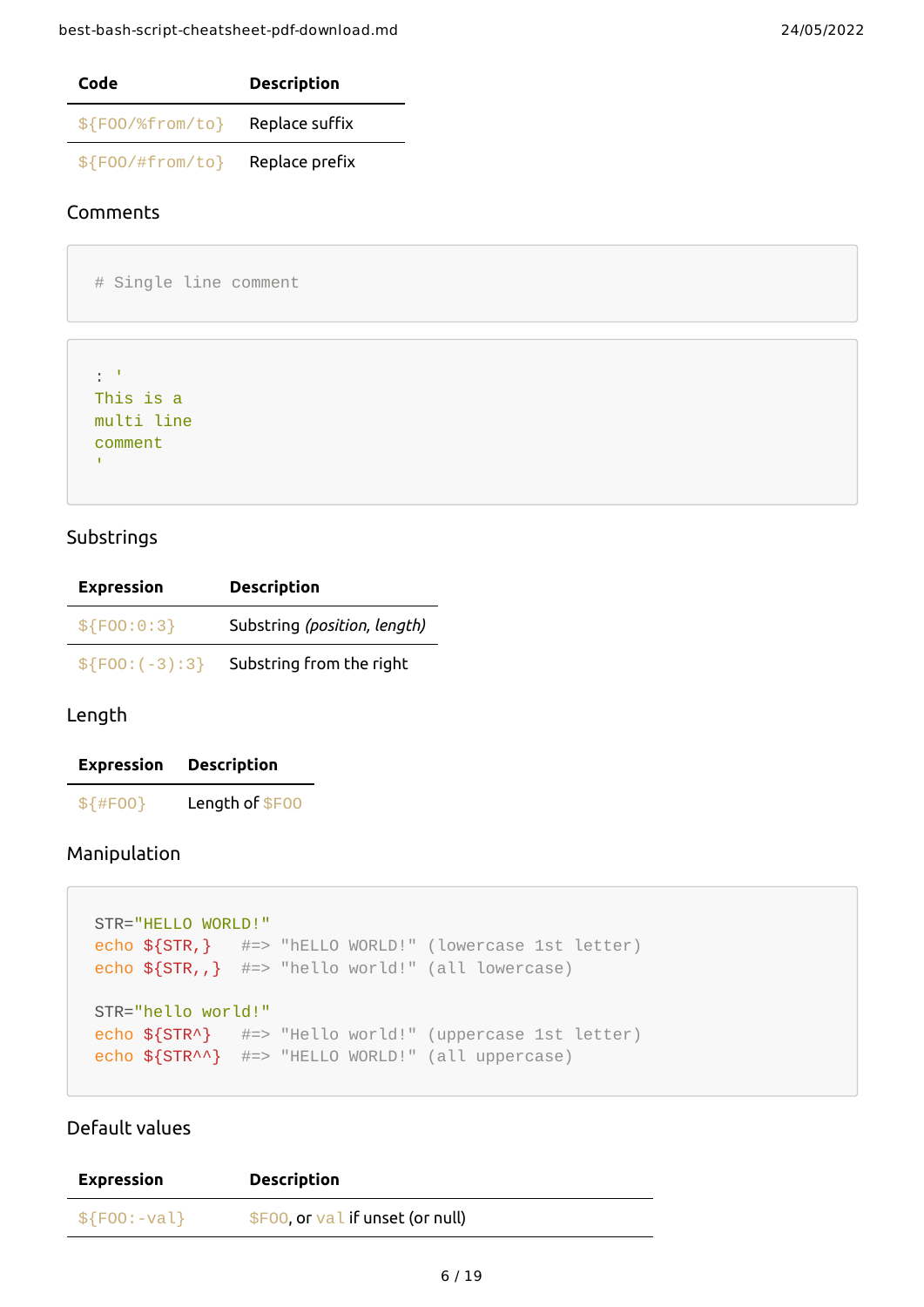| <b>Expression</b>  | <b>Description</b>                                       |  |
|--------------------|----------------------------------------------------------|--|
| $$F00:=val$        | Set \$F00 to val if unset (or null)                      |  |
| $$F00:+val\}$      | val if \$F00 is set (and not null)                       |  |
| $$F00$ : ?message} | Show error message and exit if $$F00$ is unset (or null) |  |

Omitting the : removes the (non)nullity checks, e.g.  $f[FOO-val]$  expands to val if unset otherwise  $f[OO]$ .

## <span id="page-6-0"></span>Loops

#### <span id="page-6-1"></span>Basic for loop

```
for i in /etc/rc.*; do
  echo $i
done
```
## <span id="page-6-2"></span>C-like for loop

```
for ((i = 0 ; i < 100 ; i++); do
  echo $i
done
```
## <span id="page-6-3"></span>Ranges

```
for i in {1..5}; do
    echo "Welcome $i"
done
```
#### <span id="page-6-4"></span>**With step size**

```
for i in {5..50..5}; do
    echo "Welcome $i"
done
```
## <span id="page-6-5"></span>Reading lines

```
cat file.txt | while read line; do
  echo $line
done
```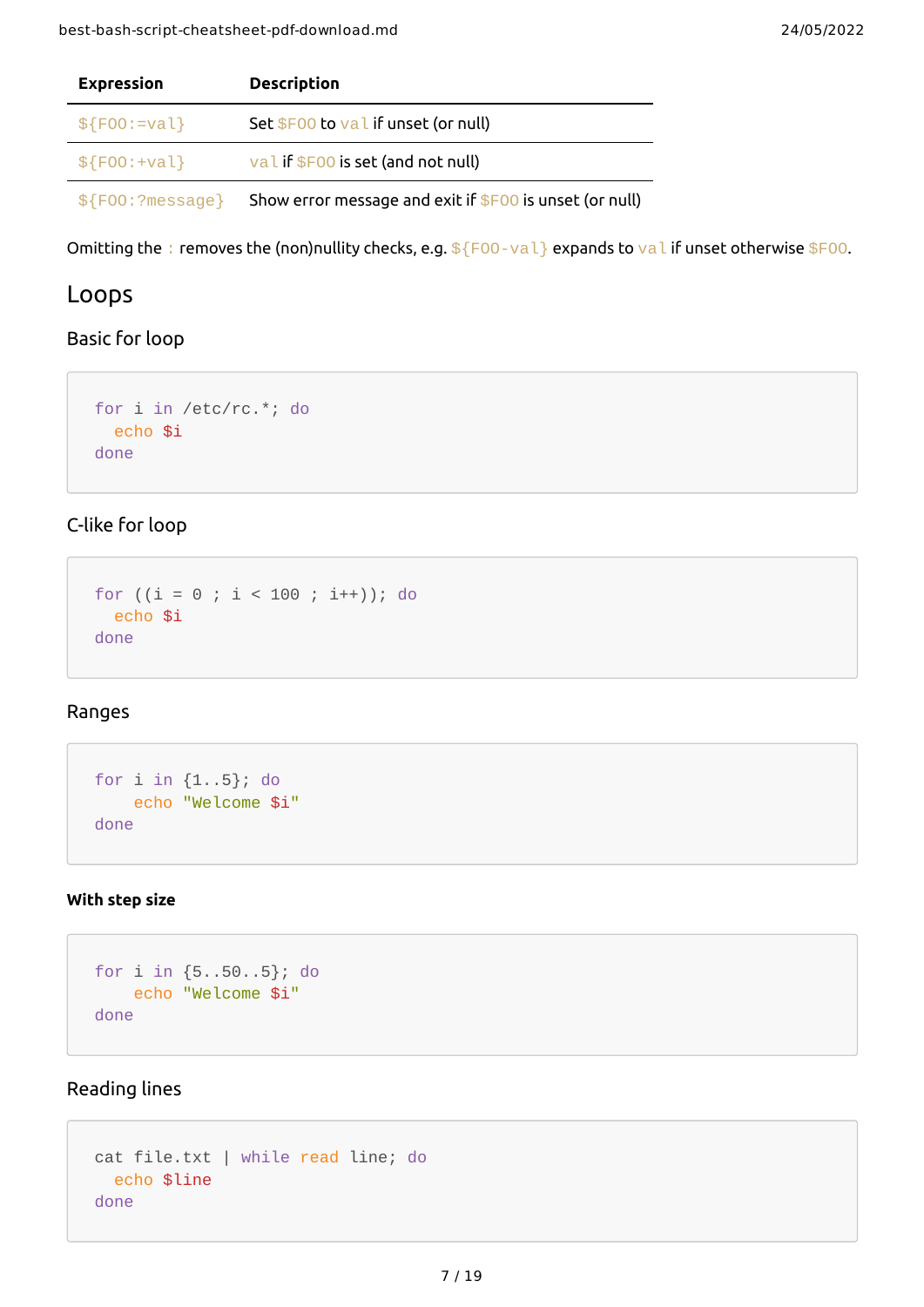### <span id="page-7-0"></span>Forever

```
while true; do
   ···
done
```
# Functions

## <span id="page-7-1"></span>Defining functions

```
myfunc() {
    echo "hello $1"
}
```

```
# Same as above (alternate syntax)
function myfunc() {
    echo "hello $1"
}
```
myfunc "John"

## <span id="page-7-2"></span>Returning values

```
myfunc() {
     local myresult='some value'
     echo $myresult
}
```

```
result="$(myfunc)"
```
#### <span id="page-7-3"></span>Raising errors

```
myfunc() {
  return 1
}
```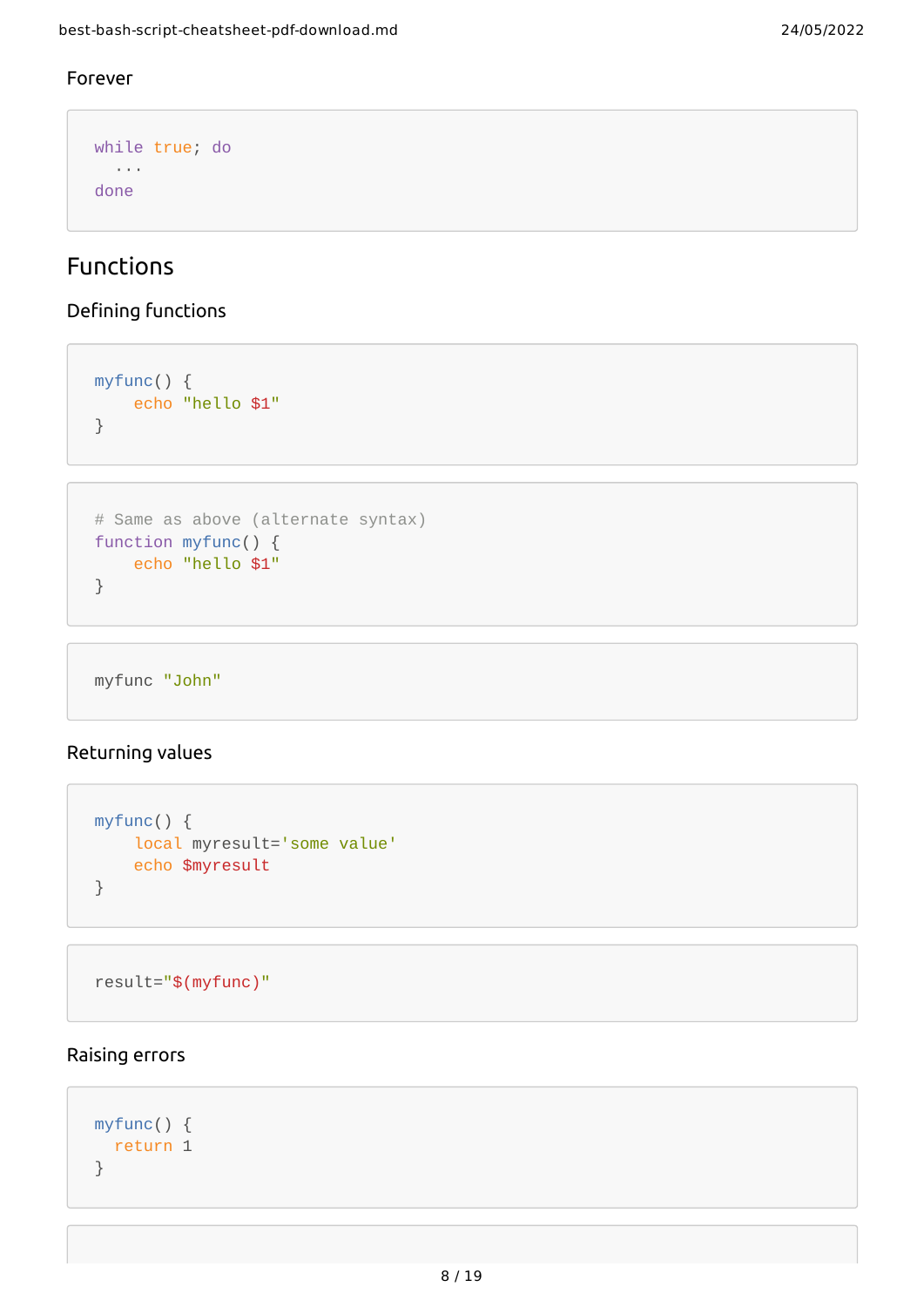```
if myfunc; then
   echo "success"
else
   echo "failure"
fi
```
#### <span id="page-8-0"></span>Arguments

| <b>Expression</b> | <b>Description</b>                             |
|-------------------|------------------------------------------------|
| \$#               | Number of arguments                            |
| \$*               | All positional arguments (as a single word)    |
|                   | All positional arguments (as separate strings) |
|                   | First argument                                 |
|                   | Last argument of the previous command          |

**Note**: \$@ and \$\* must be quoted in order to perform as described. Otherwise, they do exactly the same thing (arguments as separate strings).

See Special [parameters](http://wiki.bash-hackers.org/syntax/shellvars#special_parameters_and_shell_variables).

## Conditionals

#### <span id="page-8-1"></span>**Conditions**

Note that  $\lceil \cdot \rceil$  is actually a command/program that returns either  $\Theta$  (true) or 1 (false). Any program that obeys the same logic (like all base utils, such as  $\mathsf{prep}(1)$  or  $\mathsf{ping}(1)$ ) can be used as condition, see examples.

| Condition                                                                                                               | Description        |
|-------------------------------------------------------------------------------------------------------------------------|--------------------|
| $\lceil \cdot z \rceil$ STRING $\rceil$                                                                                 | Empty string       |
| $\lceil \lceil$ -n STRING $\rceil$                                                                                      | Not empty string   |
| $\lceil$ STRING == STRING $\rceil$                                                                                      | Equal              |
| $\begin{bmatrix} \end{bmatrix}$ STRING $\begin{bmatrix} \end{bmatrix}$ STRING $\begin{bmatrix} \end{bmatrix}$ Not Equal |                    |
|                                                                                                                         |                    |
| $\lceil \lceil$ NUM -eq NUM $\rceil$                                                                                    | Equal              |
| $\lceil$ NUM -ne NUM $\rceil$                                                                                           | Not equal          |
| $\lceil \lceil$ NUM -lt NUM $\rceil$ ]                                                                                  | Less than          |
| [[ NUM -le NUM ]]                                                                                                       | Less than or equal |
| [[ NUM -gt NUM ]]                                                                                                       | Greater than       |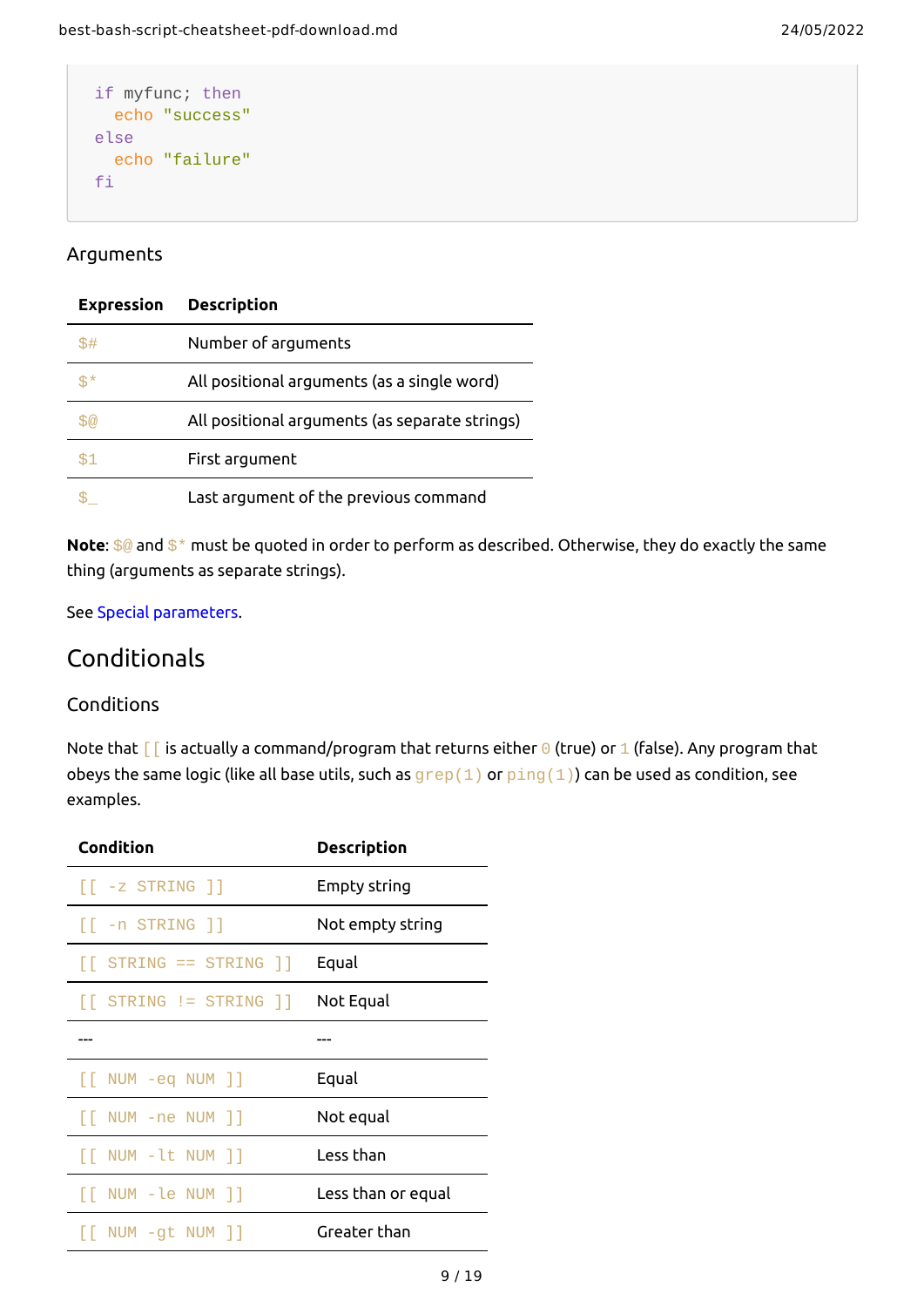| <b>Condition</b>                                                 | <b>Description</b>    |
|------------------------------------------------------------------|-----------------------|
| $\lceil \lceil$ NUM -ge NUM $\rceil$                             | Greater than or equal |
|                                                                  |                       |
| $[\begin{bmatrix} \text{STRING} =& \text{STRING} \end{bmatrix}]$ | Regexp                |
|                                                                  |                       |
| $($ NUM $<$ NUM $)$                                              | Numeric conditions    |

#### <span id="page-9-0"></span>**More conditions**

| Condition                               | <b>Description</b>                          |
|-----------------------------------------|---------------------------------------------|
|                                         | [[ -o noclobber ]] If OPTIONNAME is enabled |
|                                         |                                             |
| $\lceil \cdot \rceil$ : EXPR $\rceil$   | Not                                         |
| $\lceil$ X && Y $\rceil$ ]              | And                                         |
| $\lceil X \rceil$   $\lceil Y \rceil$ ] |                                             |

## <span id="page-9-1"></span>File conditions

| <b>Condition</b>                                          | <b>Description</b>      |
|-----------------------------------------------------------|-------------------------|
| $[$ -e FILE $]$                                           | Exists                  |
| $[[ -r$ FILE $]$                                          | Readable                |
| $[[ -h$ FILE $]$                                          | Symlink                 |
| $[[ -d FILE ]]$                                           | Directory               |
| $\lceil \cdot w \rceil$ FILE $\rceil$                     | Writable                |
| $[[ -s$ FILE $]$                                          | Size is $> 0$ bytes     |
| $\lceil \lceil$ -f FILE $\rceil$ $\rceil$                 | File                    |
| $\lceil \lceil$ -x FILE $\rceil$                          | Executable              |
|                                                           |                         |
| $\lceil \lceil$ FILE1 -nt FILE2 $\rceil$ $\rceil$         | 1 is more recent than 2 |
| $\lceil$ FILE1 -ot FILE2 $\rceil$ 2 is more recent than 1 |                         |
| $\lceil$ FILE1 -ef FILE2 $\rceil$ ]                       | Same files              |

# Example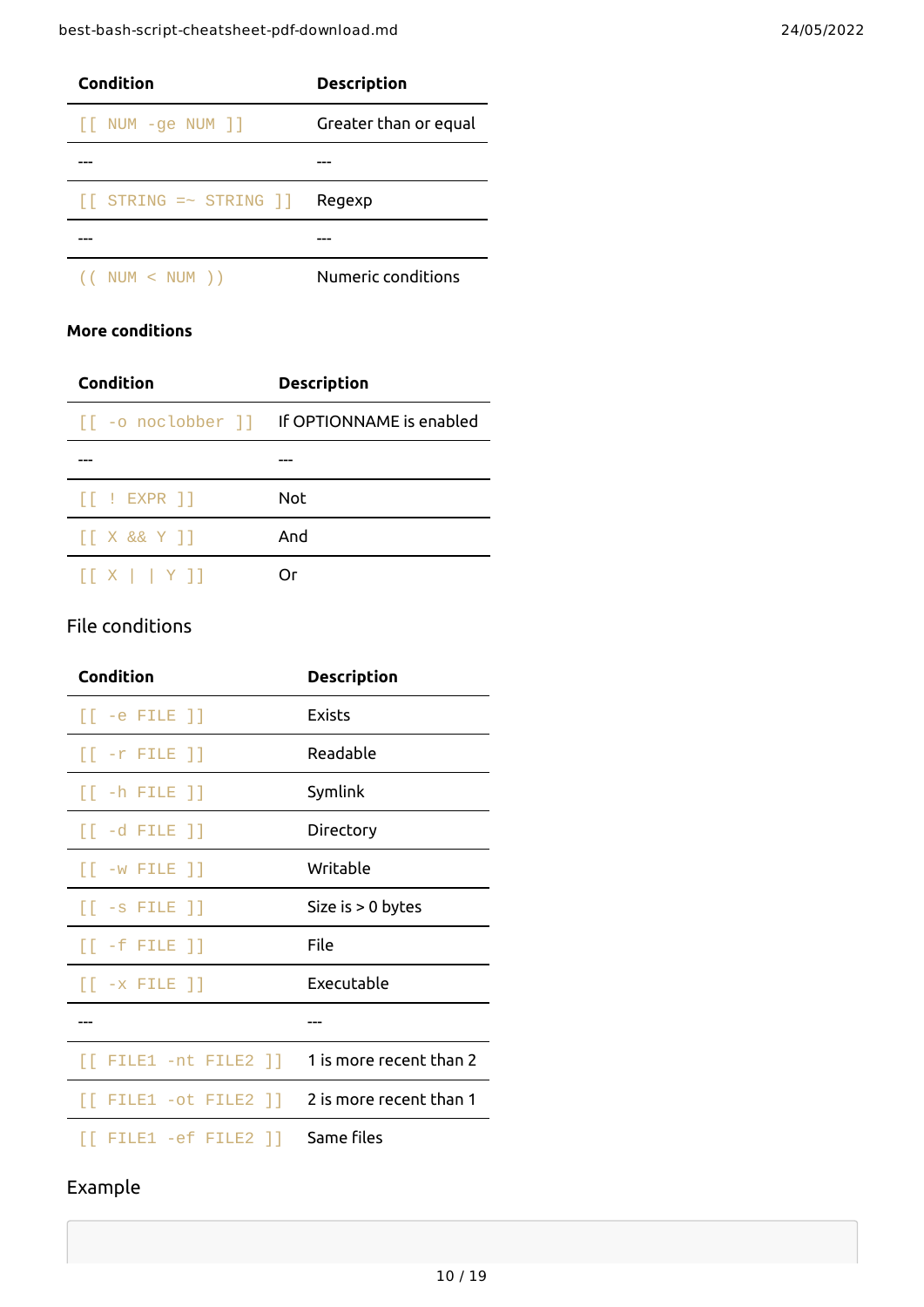```
# String
if [[ -z "$string" ]]; then
  echo "String is empty"
elif [[ -n "$string" ]]; then
  echo "String is not empty"
else
   echo "This never happens"
fi
```

```
# Combinations
if [[ X && Y ]]; then
  ...
fi
```

```
# Equal
if [ | "SA" == "SB" ]]
```
# Regex if  $[[ "A" = ~ . ]]$ 

```
if (( $a < $b ); then
   echo "$a is smaller than $b"
fi
```

```
if [[ -e "file.txt" ]]; then
  echo "file exists"
fi
```
## <span id="page-10-0"></span>Arrays

#### <span id="page-10-1"></span>Defining arrays

```
Fruits=('Apple' 'Banana' 'Orange')
```

```
Fruits[0]="Apple"
Fruits[1]="Banana"
Fruits[2]="Orange"
```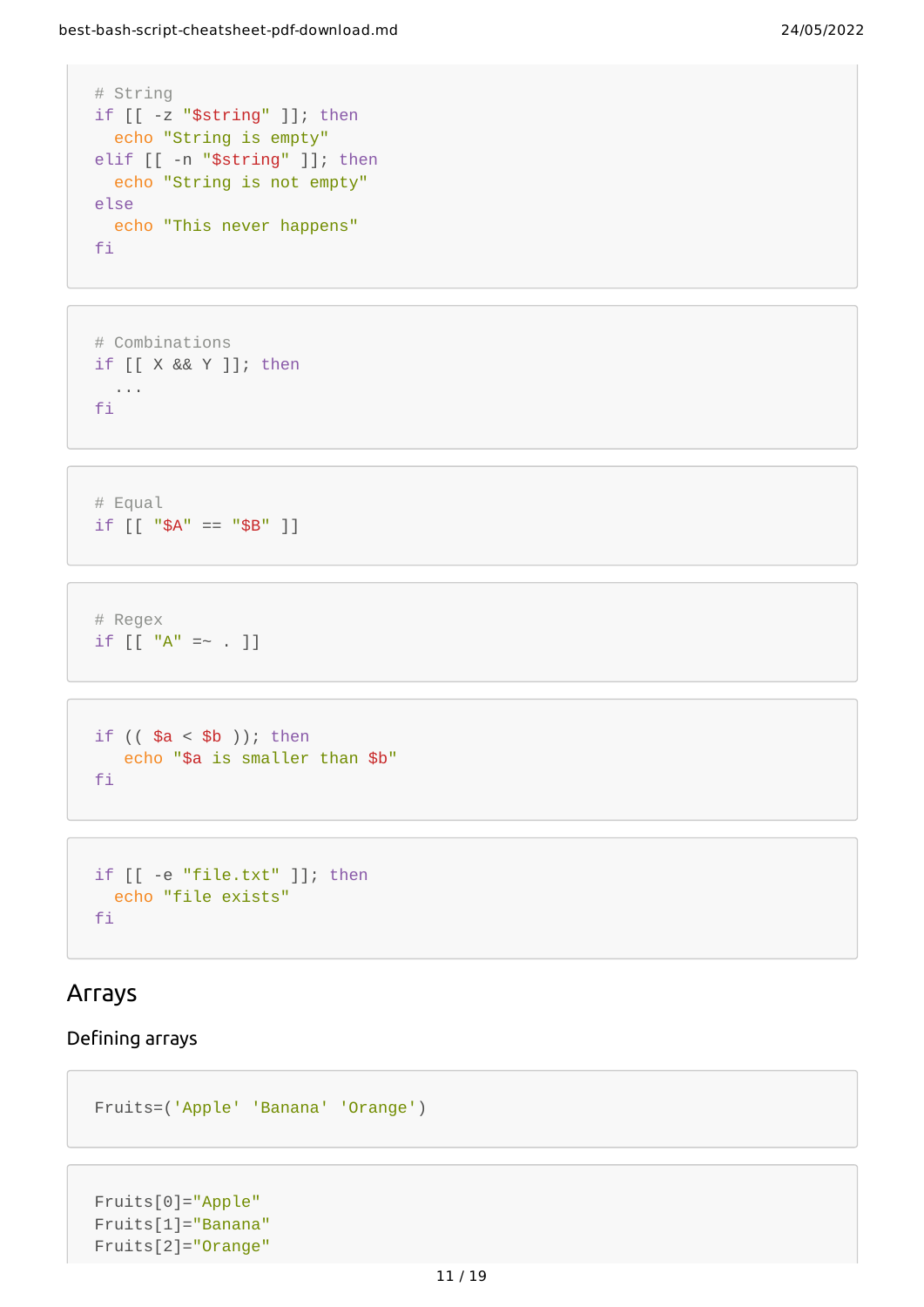### <span id="page-11-0"></span>Working with arrays

```
echo \{Fruits[0] \} # Element #0
echo ${Fruits[-1]} # Last element
echo ${Fruits[@]} \qquad \qquad \# All elements, space-separated
echo \{\text{FFTuits}[\emptyset]\} # Number of elements
echo ${#Fruits} # String length of the 1st element
echo \{ \# \text{Fruits[3]} \} # String length of the Nth element
echo \{Fruits[@]:3:2\} # Range (from position 3, length 2)
echo ${!Fruits[@]} \qquad \qquad \# Keys of all elements, space-separated
```
#### <span id="page-11-1"></span>Operations

```
Fruits=("${Fruits[@]}" "Watermelon") # Push
Fruits+=('Watermelon') # Also Push
Fruits=(\frac{1}{2}Fruits[\frac{1}{2}/Ap<sup>*</sup>/} ) # Remove by regex match
unset Fruits[2] \# Remove one item
Fruits=("${Fruits[@]}") # Duplicate
Fruits=("${Fruits[@]}" "${Veggies[@]}") # Concatenate
lines=(`cat "logfile"`) \qquad # Read from file
```
#### <span id="page-11-2"></span>Iteration

```
for i in "${arrayName[@]}"; do
  echo $i
done
```
## <span id="page-11-3"></span>Dictionaries

#### <span id="page-11-4"></span>Defining

```
declare -A sounds
```

```
sounds[dog]="bark"
sounds[cow]="moo"
sounds[bird]="tweet"
sounds[wolf]="howl"
```
Declares sound as a Dictionary object (aka associative array).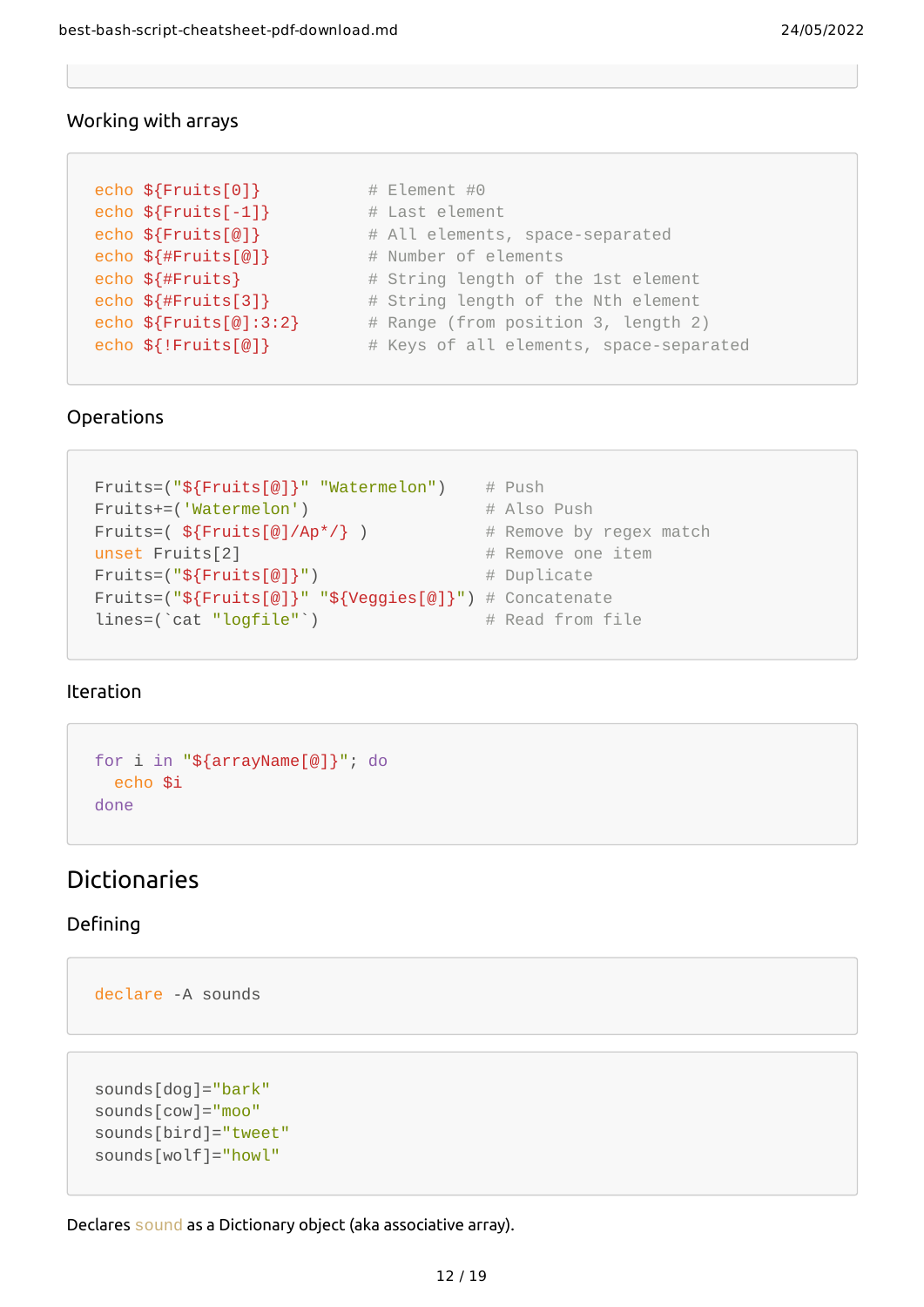#### <span id="page-12-0"></span>Working with dictionaries

```
echo ${sounds[dog]} # Dog's sound
echo ${sounds[@]} # All values
echo ${!sounds[@]} # All keys
echo ${#sounds[@]} # Number of elements
unset sounds[dog] # Delete dog
```
#### Iteration

#### <span id="page-12-1"></span>**Iterate over values**

```
for val in "${sounds[@]}"; do
  echo $val
done
```
#### <span id="page-12-2"></span>**Iterate over keys**

```
for key in "${!sounds[@]}"; do
  echo $key
done
```
## <span id="page-12-3"></span>Options

#### **Options**

```
set -o noclobber # Avoid overlay files (echo "hi" > foo)
set -o errexit # Used to exit upon error, avoiding cascading errors
set-o pipefail # Unveils hidden failures
set -o nounset # Exposes unset variables
```
#### <span id="page-12-4"></span>Glob options

```
\textsf{short} -s nullglob \# Non-matching globs are removed ('*.foo' => '')short -s failglob # Non-matching globs throw errors
shopt -s nocaseglob # Case insensitive globs
shopt -s dotglob # Wildcards match dotfiles ("*.sh" => ".foo.sh")shopt -s globstar # Allow ** for recursive matches ('lib/**/*.rb' =>
'lib/a/b/c.rb')
```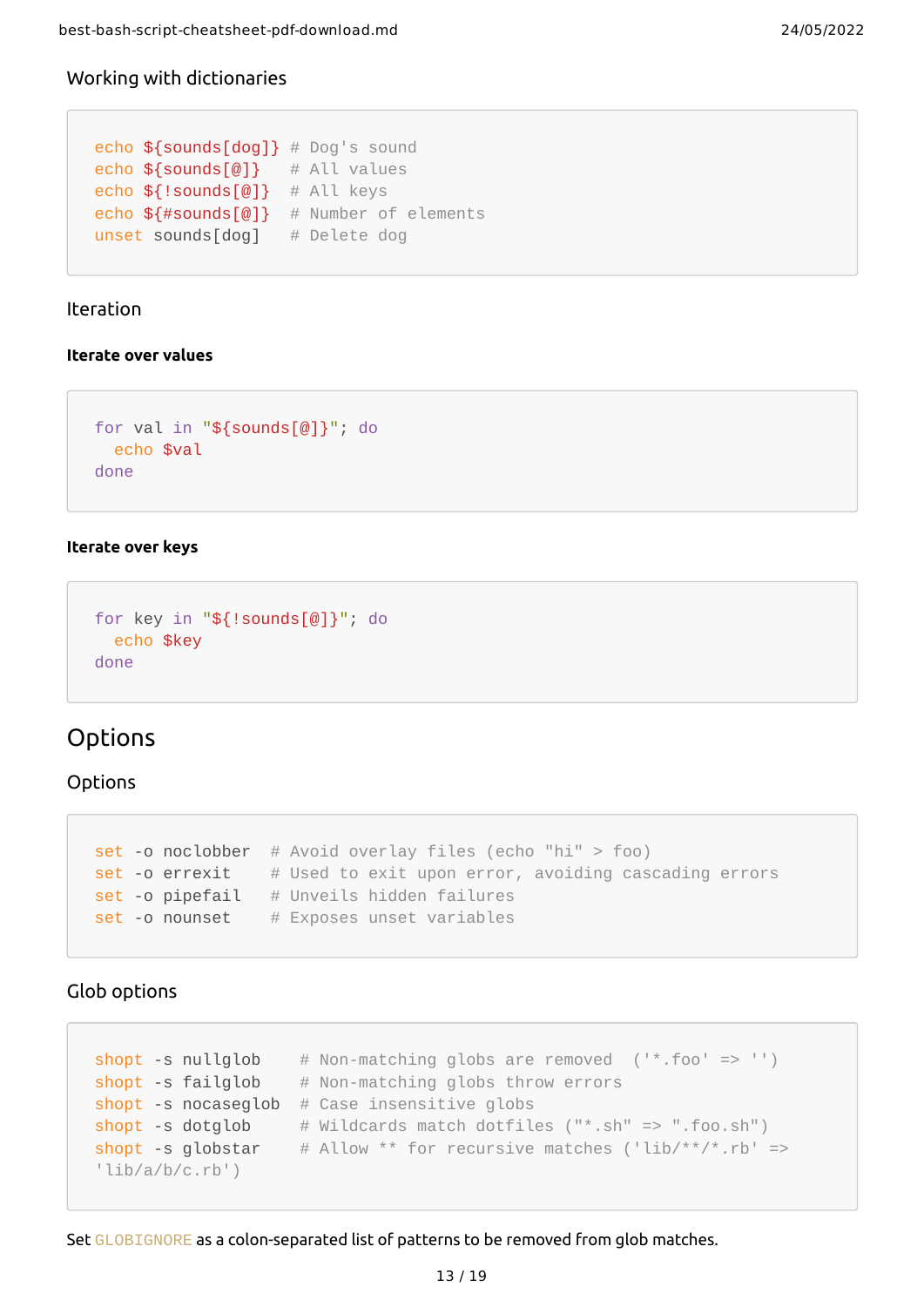# <span id="page-13-0"></span>History

### <span id="page-13-1"></span>Commands

| <b>Command</b>      | <b>Description</b>                        |
|---------------------|-------------------------------------------|
| history             | Show history                              |
| shopt -s histverify | Don't execute expanded result immediately |

## <span id="page-13-2"></span>Expansions

| <b>Expression</b> | <b>Description</b>                                  |
|-------------------|-----------------------------------------------------|
| !\$               | Expand last parameter of most recent command        |
| $  *$             | Expand all parameters of most recent command        |
| $l - n$           | Expand nth most recent command                      |
| I n               | Expand nth command in history                       |
| $\leq$ command>   | Expand most recent invocation of command <command/> |

## Operations

| Code                                 | <b>Description</b>                                                            |
|--------------------------------------|-------------------------------------------------------------------------------|
| - 11                                 | Execute last command again                                                    |
| $!$ : : s/ <fr0m>/<t0>/</t0></fr0m>  | Replace first occurrence of <fr0m> to <t0> in most recent command</t0></fr0m> |
| $!$ : $gs/$ <fr0m>/<t0>/</t0></fr0m> | Replace all occurrences of $\leq$ FROM> to $\leq$ TO> in most recent command  |
| $1\$ :t                              | Expand only basename from last parameter of most recent command               |
| $1\$ th: h                           | Expand only directory from last parameter of most recent command              |

!! and !\$ can be replaced with any valid expansion.

## <span id="page-13-3"></span>Slices

| Code                | <b>Description</b>                                                                         |
|---------------------|--------------------------------------------------------------------------------------------|
| $! \cdot$ : n       | Expand only nth token from most recent command (command is $\Theta$ ; first argument is 1) |
| $\mathbf{I} \wedge$ | Expand first argument from most recent command                                             |
| !\$                 | Expand last token from most recent command                                                 |
| $!$ : $n$ - $m$     | Expand range of tokens from most recent command                                            |
| $!1:n-$ \$          | Expand nth token to last from most recent command                                          |

!! can be replaced with any valid expansion i.e. !cat, !-2, !42, etc.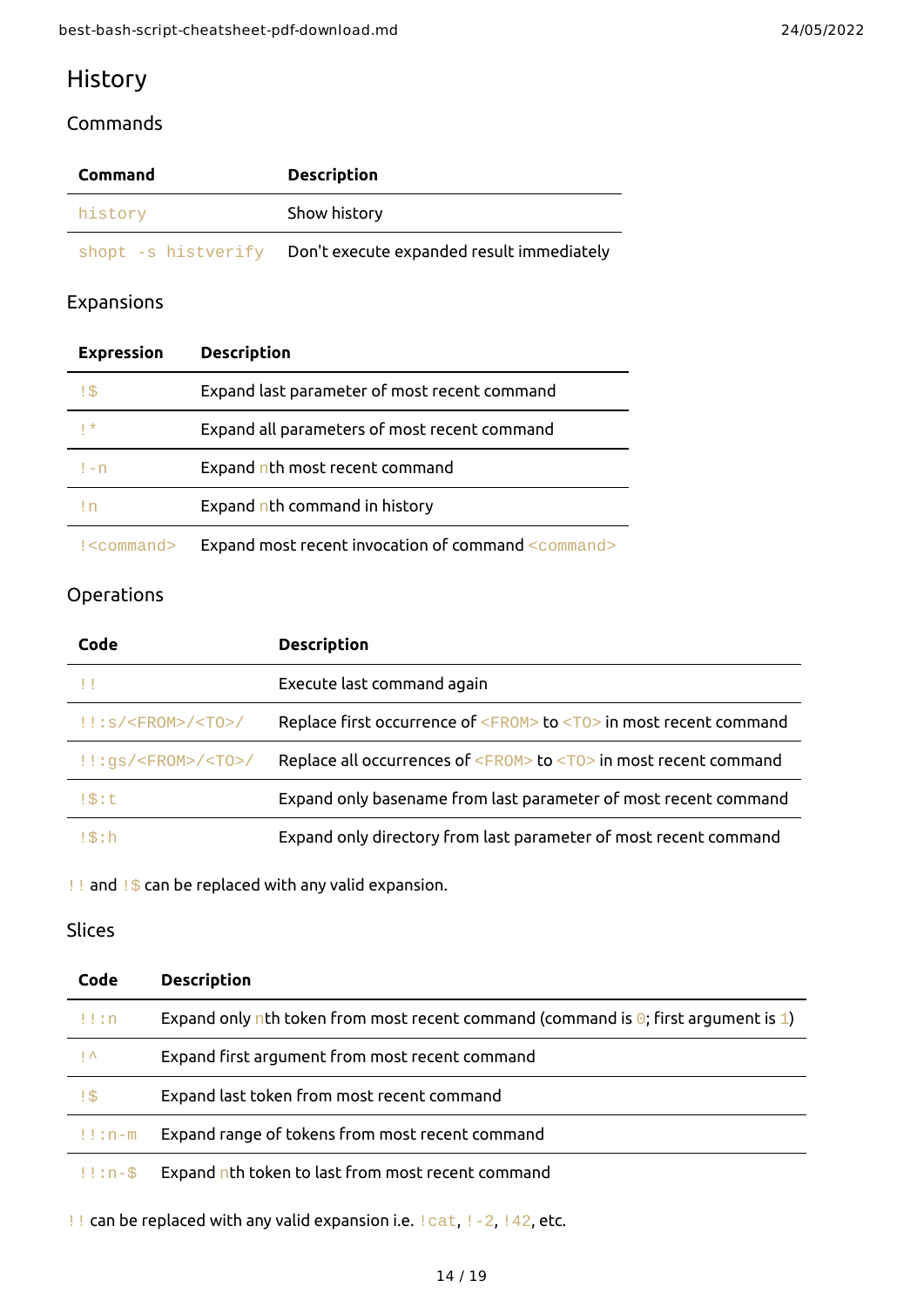## <span id="page-14-0"></span>Miscellaneous

### <span id="page-14-1"></span>Numeric calculations

```
$(a + 200)) # Add 200 to $a
```

```
$(($RANDOM%200)) # Random number 0..199
```
#### <span id="page-14-2"></span>Subshells

```
(cd somedir; echo "I'm now in $PWD")
pwd # still in first directory
```
#### <span id="page-14-3"></span>Redirection

```
python hello.py > output.txt # stdout to (file)
python hello.py >> output.txt # stdout to (file), append
python hello.py 2> error.log # stderr to (file)
python hello.py 2 > 81 # stderr to stdout
python hello.py 2>/dev/null \# stderr to (null)
python hello.py \>/dev/null \quad # stdout and stderr to (null)
```

```
python hello.py < foo.txt # feed foo.txt to stdin for python
diff \langle (ls -r) \langle (ls) \qquad \qquad \# Compare two stdout without files
```
#### <span id="page-14-4"></span>Inspecting commands

```
command -V cd
#=> "cd is a function/alias/whatever"
```
#### <span id="page-14-5"></span>Trap errors

trap 'echo Error at about \$LINENO' ERR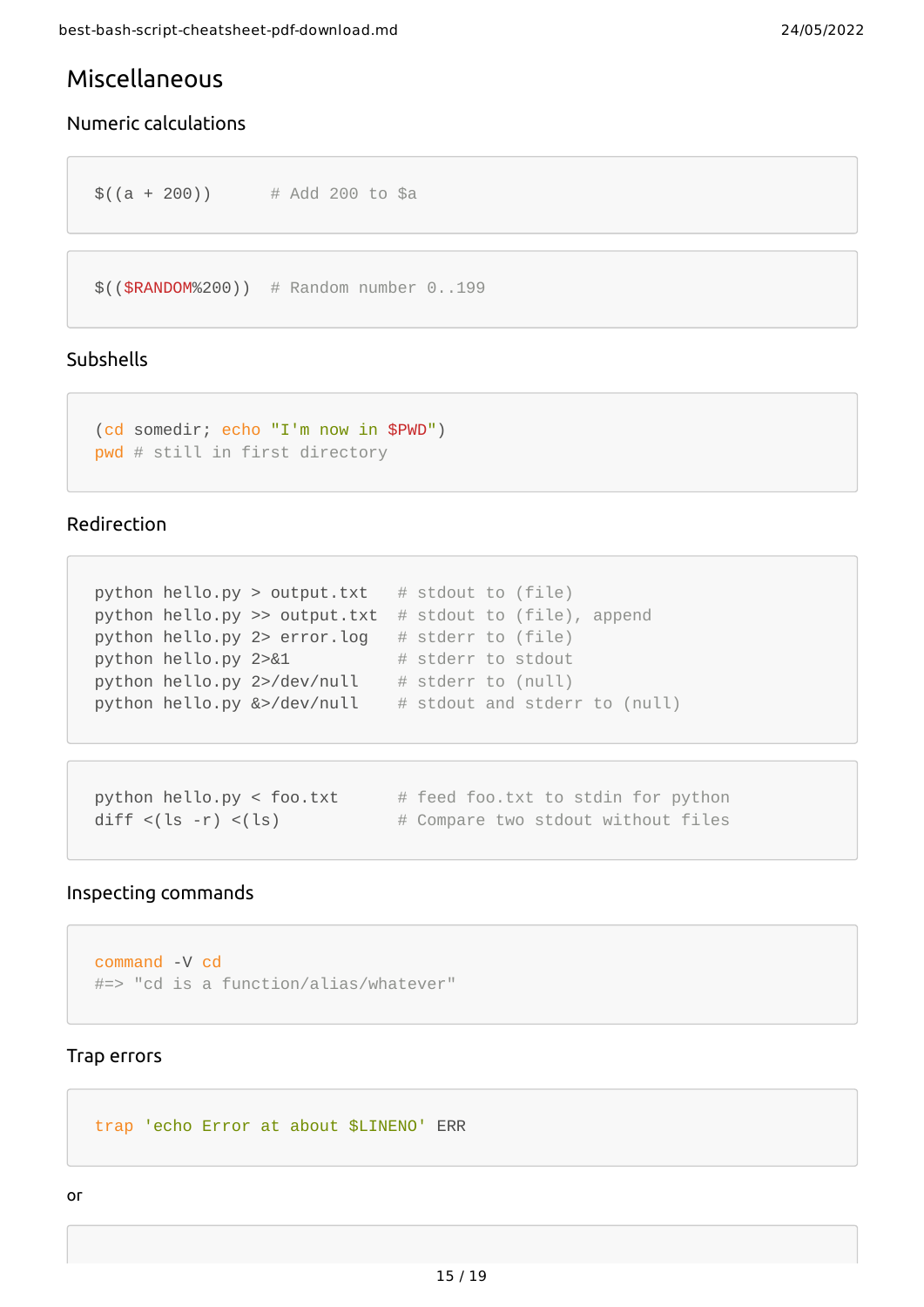```
traperr() {
 echo "ERROR: ${BASH_SOURCE[1]} at about ${BASH_LINENO[0]}"
}
set -o errtrace
trap traperr ERR
```
#### <span id="page-15-0"></span>Case/switch

```
case "$1" in
   start | up)
     vagrant up
    \frac{1}{\sqrt{2}} *)
     echo "Usage: $0 {start|stop|ssh}"
     ;;
esac
```
### <span id="page-15-1"></span>Source relative

```
source "${0%/*}/../share/foo.sh"
```
#### <span id="page-15-2"></span>printf

```
printf "Hello %s, I'm %s" Sven Olga
#=> "Hello Sven, I'm Olga
printf "1 + 1 = %d" 2\#=\gg "1 + 1 = 2"
printf "This is how you print a float: %f" 2
#=> "This is how you print a float: 2.000000"
```
## <span id="page-15-3"></span>Transform strings

| <b>Command option</b> | <b>Description</b>                                  |
|-----------------------|-----------------------------------------------------|
| $-C$                  | Operations apply to characters not in the given set |
| - 0                   | Delete characters                                   |
| $-S$                  | Replaces repeated characters with single occurrence |
|                       | Truncates                                           |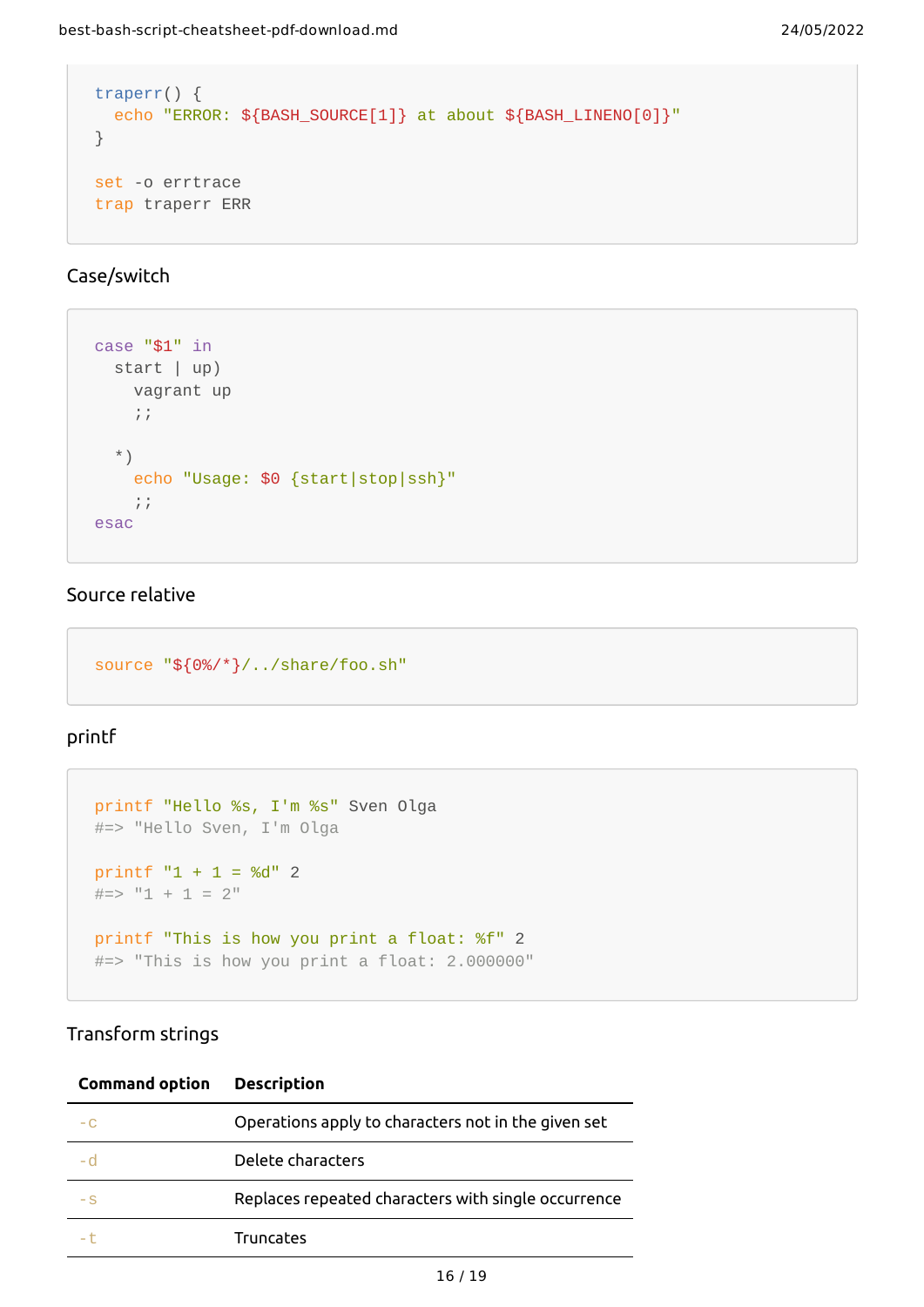| <b>Command option</b> | <b>Description</b>     |
|-----------------------|------------------------|
| [:upper:]             | All upper case letters |
| $\lceil$ :lower:]     | All lower case letters |
| $\lceil$ :digit:]     | All digits             |
| [:space:]             | All whitespace         |
| $\lceil$ :alpha:]     | All letters            |
| [:alnum:]             | All letters and digits |

#### **Example**

```
echo "Welcome To Devhints" | tr [:lower:] [:upper:]
WELCOME TO DEVHINTS
```
### <span id="page-16-0"></span>Directory of script

DIR="\${0%/\*}"

## <span id="page-16-1"></span>Getting options

```
while [ [ "$1" = ~ ^- && ! "$1" == "--" ] ; do case $1 in
   -V | --version )
    echo $version
     exit
   \frac{1}{l} ;
   -s | --string )
    shift; string=$1
   \frac{1}{l} -f | --flag )
    flag=1
    ;;
esac; shift; done
if [[ "$1" == '--' ]]; then shift; fi
```
### <span id="page-16-2"></span>Heredoc

cat <<END hello world END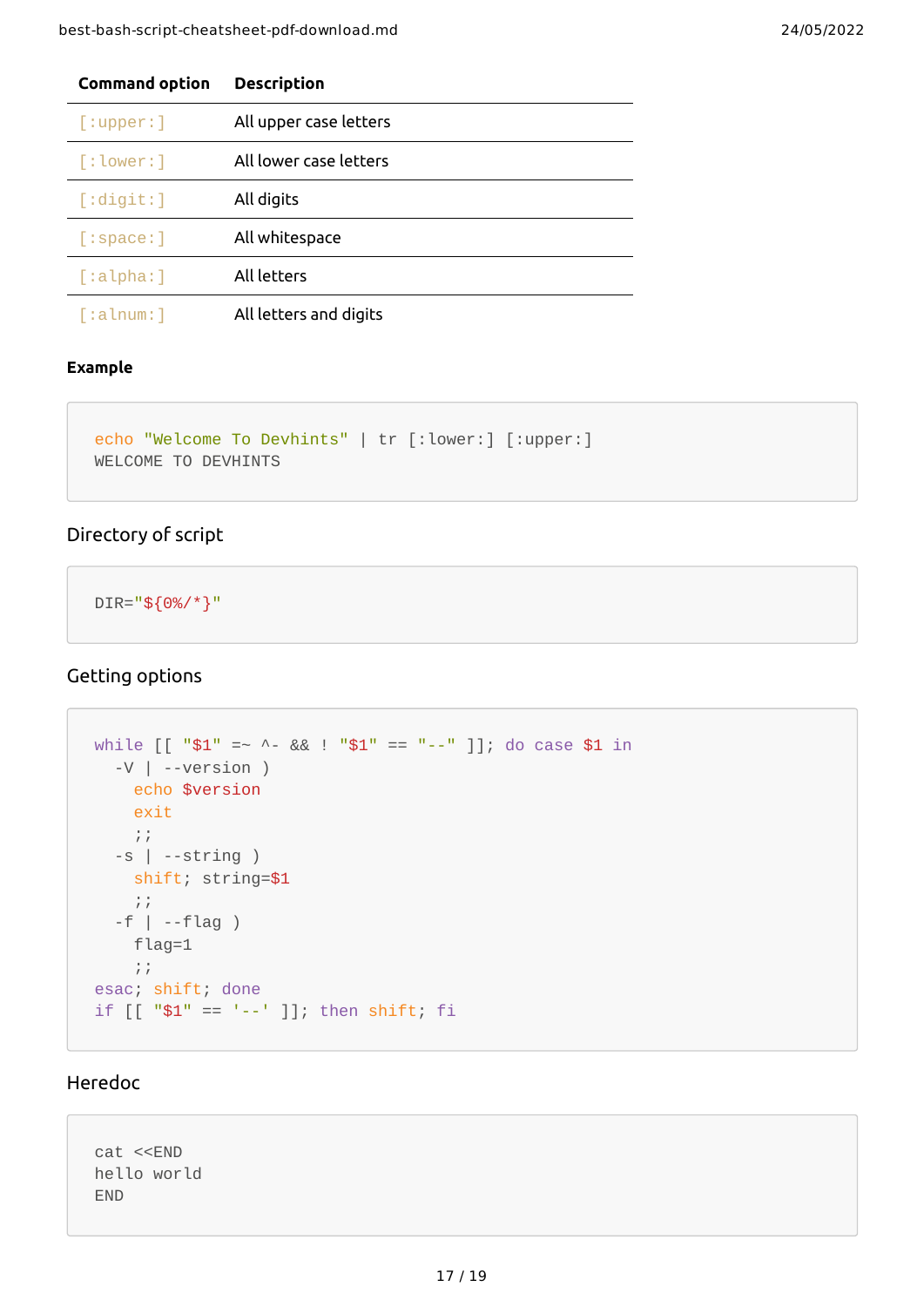## <span id="page-17-0"></span>Reading input

```
echo -n "Proceed? [y/n]: "
read ans
echo $ans
```
read  $-n$  1 ans  $\#$  Just one character

#### <span id="page-17-1"></span>Special variables

|      | <b>Expression Description</b>         |
|------|---------------------------------------|
|      | Exit status of last task              |
| \$1  | PID of last background task           |
| \$\$ | PID of shell                          |
| \$0  | Filename of the shell script          |
|      | Last argument of the previous command |

See Special [parameters](http://wiki.bash-hackers.org/syntax/shellvars#special_parameters_and_shell_variables).

#### <span id="page-17-2"></span>Go to previous directory

```
pwd # /home/user/foo
cd bar/
pwd # /home/user/foo/bar
cd -
pwd # /home/user/foo
```
## <span id="page-17-3"></span>Check for command's result

```
if ping -c 1 google.com; then
  echo "It appears you have a working internet connection"
fi
```
<span id="page-17-4"></span>Grep check

```
if grep -q 'foo' ~/.bash_history; then
  echo "You appear to have typed 'foo' in the past"
fi
```